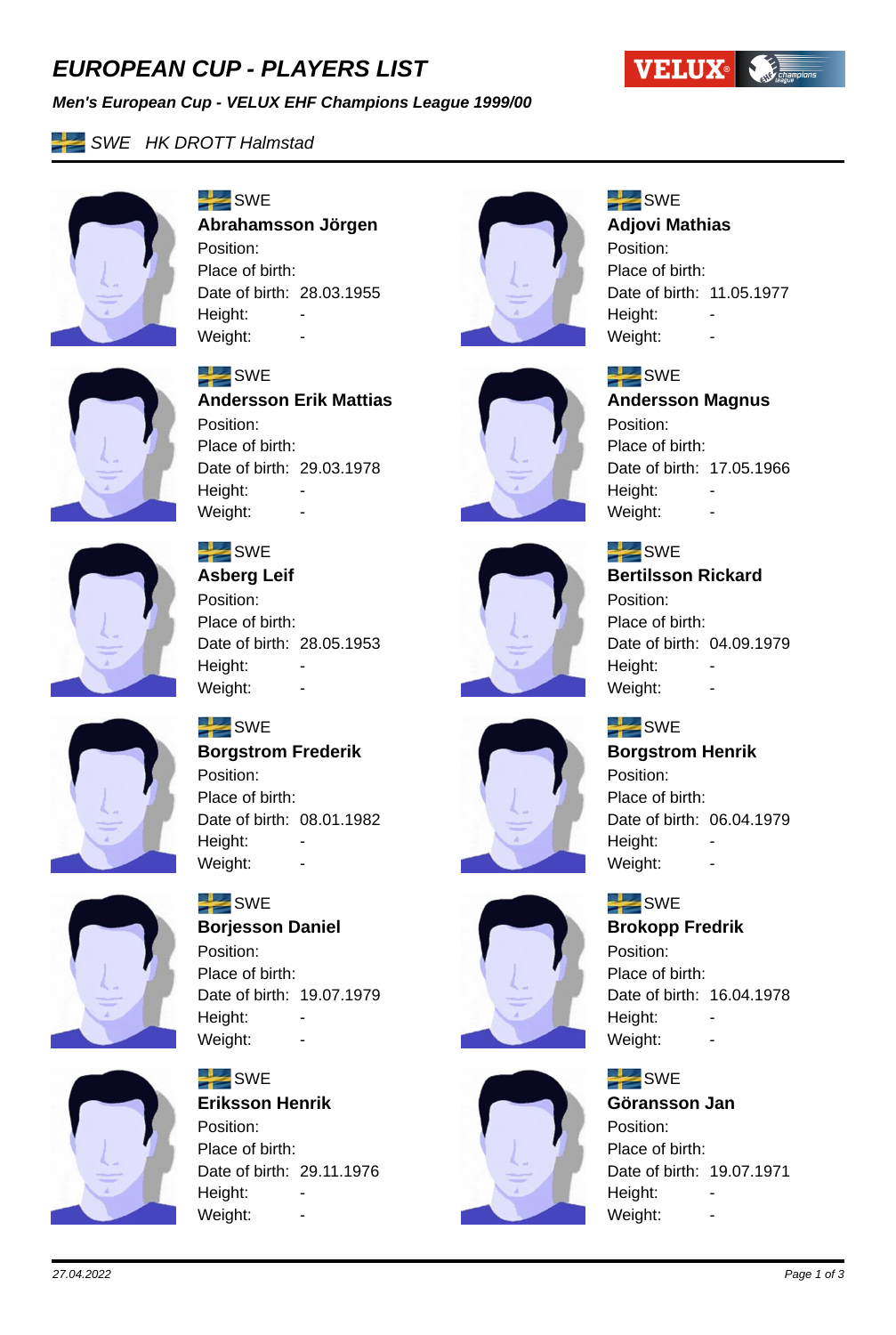# *EUROPEAN CUP - PLAYERS LIST*

#### *Men's European Cup - VELUX EHF Champions League 1999/00*



## **SWE HK DROTT Halmstad**



#### $SWE$ **Hard Thomas**

Position: Place of birth: Date of birth: 25.08.1979 Height: -Weight:



# $SWE$

 $SWE$ 

Position:

Height:

Place of birth:

Weight: -

#### **Hedlund Johan**

Position: Place of birth: Date of birth: 27.06.1967 Height: Weight:

**Johansson Michael**

Date of birth: 19.01.1979



## $SWE$

**Jivestad Peter** Position: Place of birth: Date of birth: 05.08.1979 Height: Weight: -



# $SWE$

**Karlsson Hans** Position: Place of birth: Date of birth: 04.05.1981 Height: Weight: -



# $SWE$ **Kyller Tobias** Position:

Place of birth: Date of birth: 12.12.1975 Height: Weight: -

## $SWE$

**Lundin Erik** Position: Place of birth: Date of birth: 16.04.1978 Height: Weight: -

## $SWE$

## **Söderberg Jonas**

Position: Place of birth: Date of birth: 23.07.1978 Height: Weight: -



# **FRA**

**Lesne Nicolas** Position: Place of birth: Date of birth: 30.09.1979 Height: -Weight: -



#### $SWE$ **Sivertsson Ulf**

Position: Place of birth: Date of birth: 05.09.1962 Height: Weight: -



#### $SWE$ **Weberg Magnus** Position: Place of birth: Date of birth: 08.06.1970 Height:

Weight: -